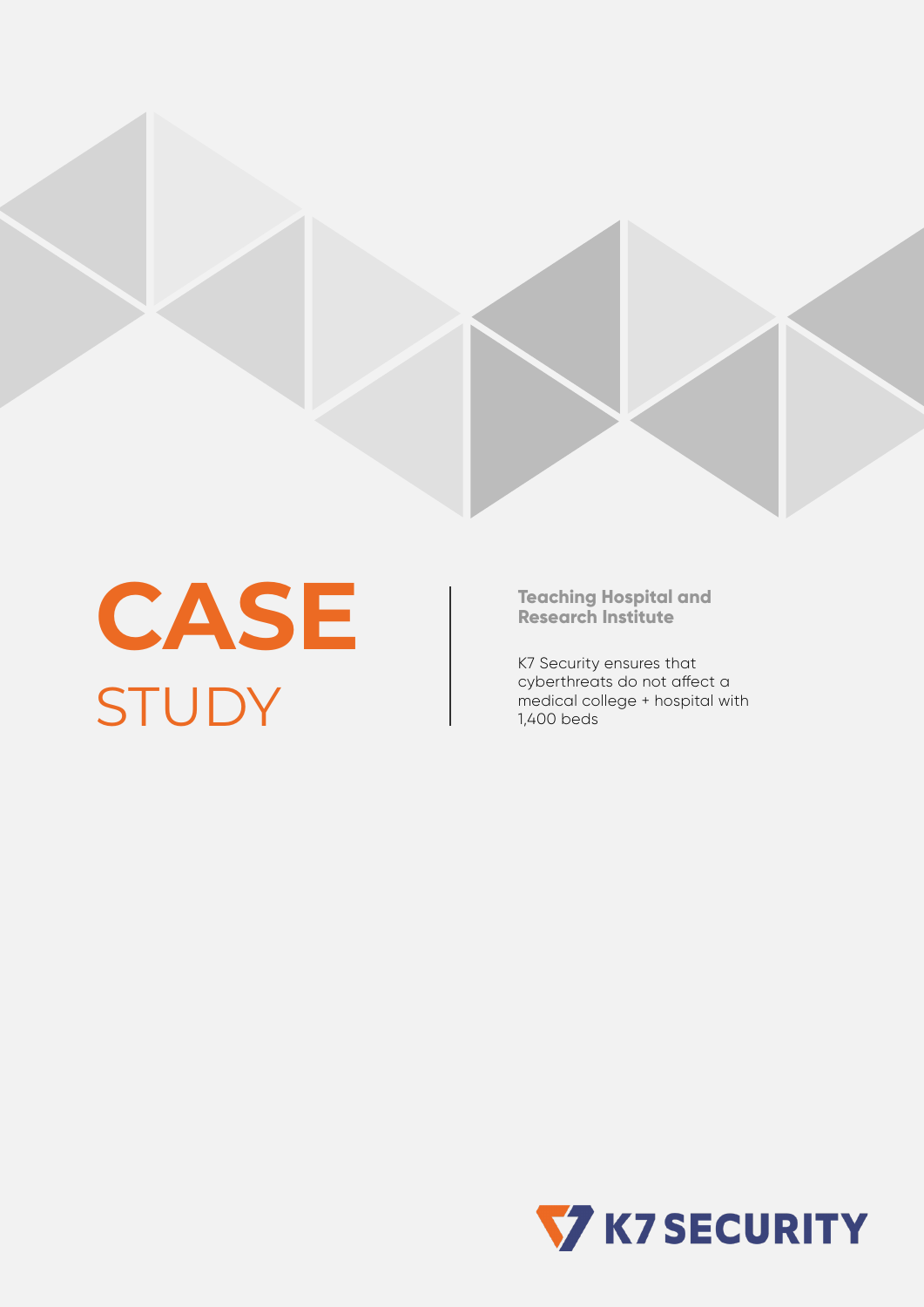**The teaching hospital and research institute was founded to save lives today and create the lifesavers of tomorrow. K7 Security's unique blend of protection and efficiency prevents cyberattacks from disrupting this mission.**



# **Digital Health for Human Healthcare**

### **The Client's Requirements**

- Unimpaired hardware performance
- Support for older operating systems
- Quick issue resolution
- Version-free solution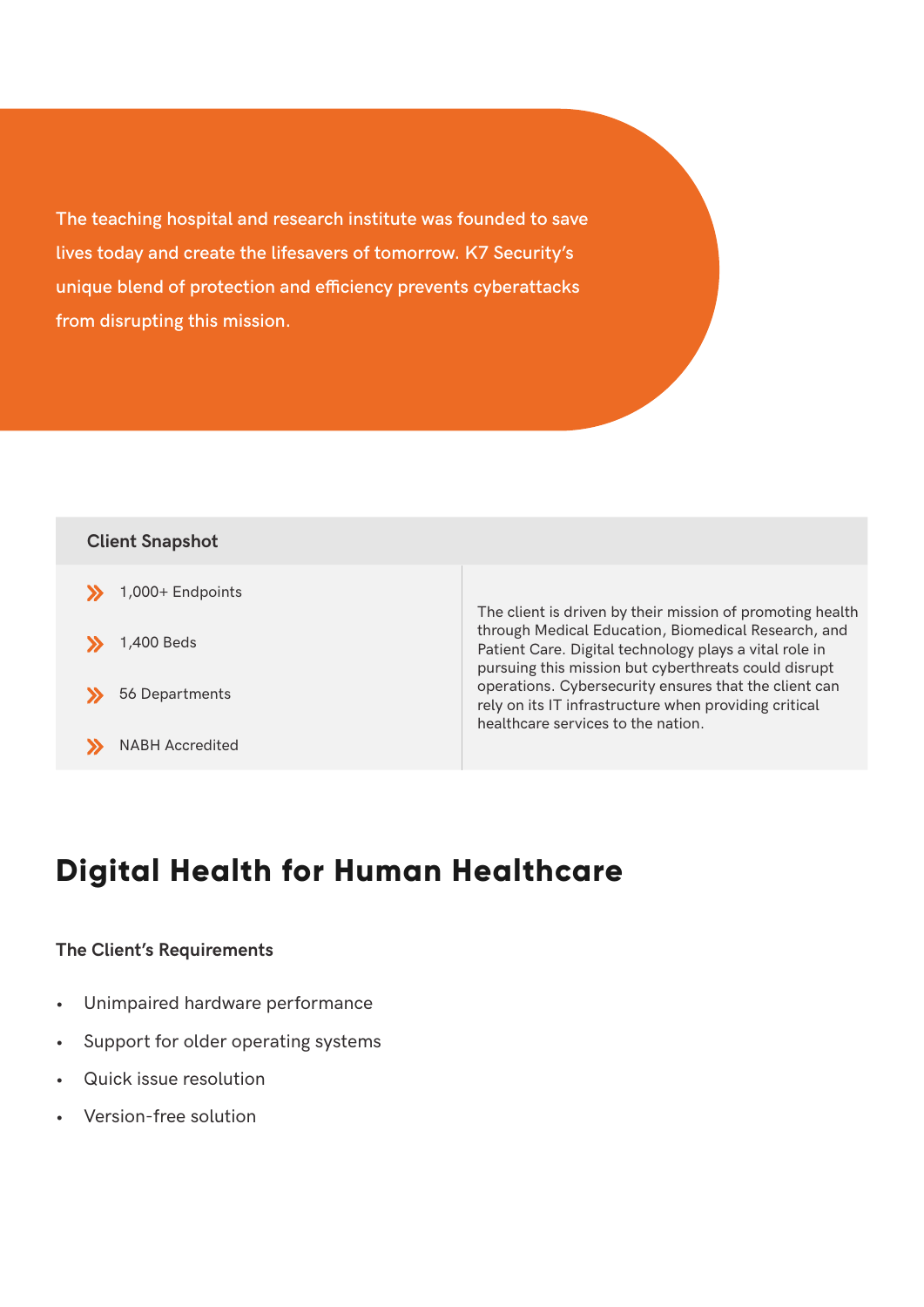# **The K7 Solution**

K7 Security's Endpoint Security (K7 EPS) delivers award-winning protection that is designed to secure the mission-critical IT infrastructure of critical service providers.

#### **Efficient Cybersecurity**

The client prioritises device performance because medical facilities cannot wait for an antivirus scan to stop running before they can access critical records. Their comparison test of enterprise cybersecurity solutions confirmed the [findings of](https://www.av-comparatives.org/tests/business-security-test-2020-march-june/)  [AV-Comparatives of Austria:](https://www.av-comparatives.org/tests/business-security-test-2020-march-june/) K7 EPS has the least impact on device performance and its protection will not impact productivity.



### **Legacy Support**

Medical infrastructure includes older equipment that are controlled by computing devices that run legacy operating systems. The client's evaluation revealed that K7 EPS reliably supports endpoints running on Windows XP (SP2 or later) and servers running on Windows Server 2003 (SP1 or later). This assured the client's IT team that they could protect their entire computing environment with one cybersecurity solution and without incurring additional charges for legacy support.

### **Support Turnaround Time**

Every second counts in patient care and the client's management listed quick issue resolution as a must-have for their enterprise healthcare cybersecurity. K7 EPS is developed entirely by K7 Security with no  $3<sup>rd</sup>$  party code. This results in K7 Support having a superior understanding of the solution and also ensures that support is not delayed by waiting for a 3<sup>rd</sup> party to troubleshoot issues. Additionally, the K7 Support team is situated in close proximity to the engineering team, improving knowledge transfer and collaboration on issue resolution. These factors convinced the client that their support turnaround requirements would be satisfied, which has been verified by K7's quick issue resolution over the last 5 years.

### **Version-free Cybersecurity**

The client's IT team were keen to ensure that they received new cybersecurity features as soon as they were released and did not need to upgrade, at additional cost, to a new version of the solution. K7 EPS is a version-free solution that includes all new features as part of the subscription. All K7 clients enjoy the benefits provided by the new features as soon as they become available. Additionally, K7 feature upgrades are known to be stable and do not require time-consuming rollback.

## **Why The Client Chose K7**

- Low-impact protection
- Wide OS version support
- Dynamic support team
- New features are included in the solution subscription